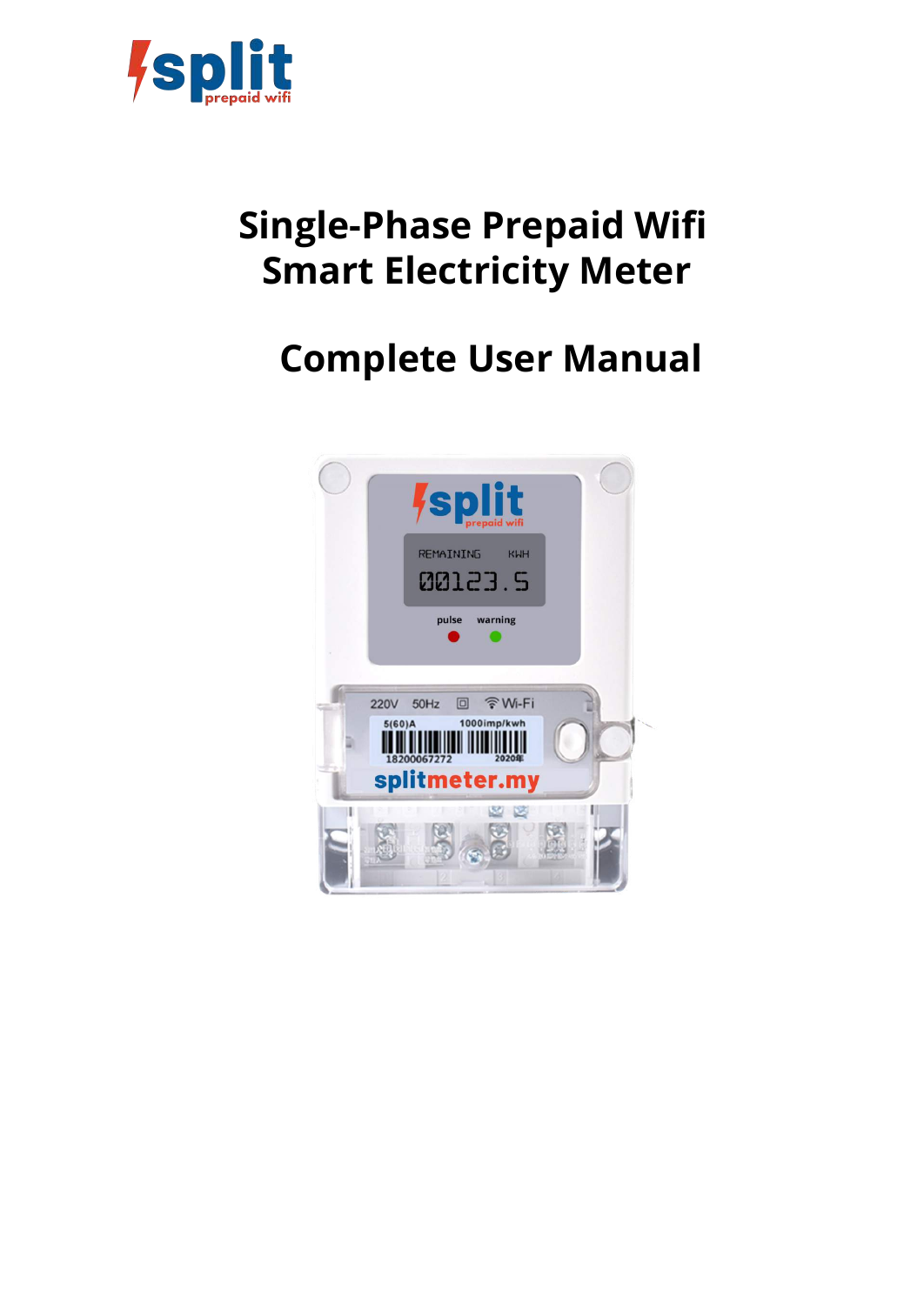## **1 Brief Introduction**

This is a single-phase wifi prepaid smart electricity meter. This meter communicates with the mobile applications via WiFi. There is also a built-in relay that can be activated to cut off electricity in events of overloading, prepaid balance runs out, or manual instruction by users via the app.

Via our mobile applications, users can remotely control the meter, i.e. remote recharge, remote reading, remote clear balance and so on

| Voltage:                   | 130V-265V                              |  |  |
|----------------------------|----------------------------------------|--|--|
| Current:                   | $5(60)$ A                              |  |  |
| Accuracy:                  | 1.0 <sub>S</sub>                       |  |  |
| Standard:                  | IEC62052-11 / IEC62053-21              |  |  |
| Frequency:                 | 50 Hz                                  |  |  |
| Constant:                  | 1000 imp/kWh                           |  |  |
| Display:                   | $LCD6+2$                               |  |  |
| Power consumption:         | <2W / <10VA @ Un                       |  |  |
| Load control:              | Build-in 80A magnetic latching relay   |  |  |
| Low balance indication:    | <b>Yellow LED</b>                      |  |  |
| Pulse:                     | <b>Red LED</b>                         |  |  |
| Start current:             | $0.4%$ lb                              |  |  |
| Working temperature range: | $-20^{\circ}$ C $\sim$ 70 $^{\circ}$ C |  |  |
| humidity:                  | $< 95\%$                               |  |  |
| communication:             | WiFi                                   |  |  |

### **2 Parameters**

#### **Error limit**:

| Load current    | Power factor   | Percentage error(%) |           |
|-----------------|----------------|---------------------|-----------|
|                 |                | Class 1             | Class 2   |
| l 0.05 - 0.1 lb | $Cos\varphi=1$ | ±1.5                | $\pm 2.5$ |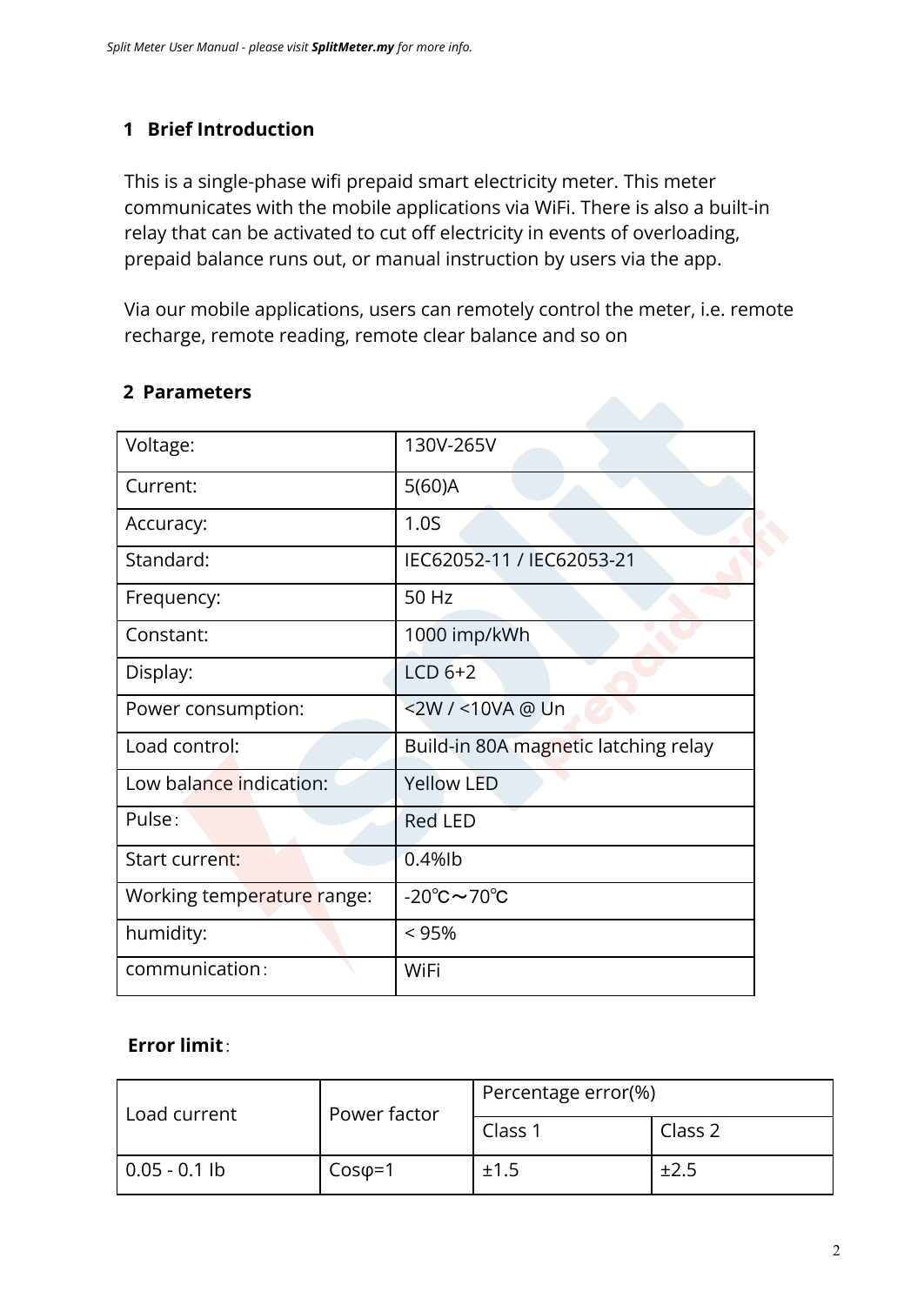| $0.1 - 0.2$ lb | $Cos\varphi = 0.5L$ | ±1.5 | ±2.0 |
|----------------|---------------------|------|------|
|                | $Cos\varphi = 0.8C$ | ±1.5 |      |
| $0.2$ lb-lmax  | $Cos\varphi=1$      | ±1.0 | ±2.0 |
|                | $Cos\varphi = 0.5L$ | ±1.0 | ±2.0 |
|                | $Cos\varphi = 0.8C$ | ±1.5 |      |

#### **3 Operation and Display**

#### **3.1. download APP**

**3.1.1** set meter to Wi-Fi configuration mode. Ensure the meter has an active power supply. Press the oval button for about 11 seconds, wait until LCD display number 10 or more, then loose button, meter LED will turn to yellow and fast flash.



**3.1.2** turn on App, click the set Wi-Fi function and follow the instruction in the App manual. After the setting is successful, the LED flash will stop.

#### **3.2. LED display**

**3.2.1** The LCD will display different screen on an automatic cycle, each with a 3 seconds display timer.

**3.2.2 Balance Energy**. This display shows the balance energy or balance credit. The picture below shows the balance of 80kWh.

| <b>MODULUI</b> |
|----------------|
|                |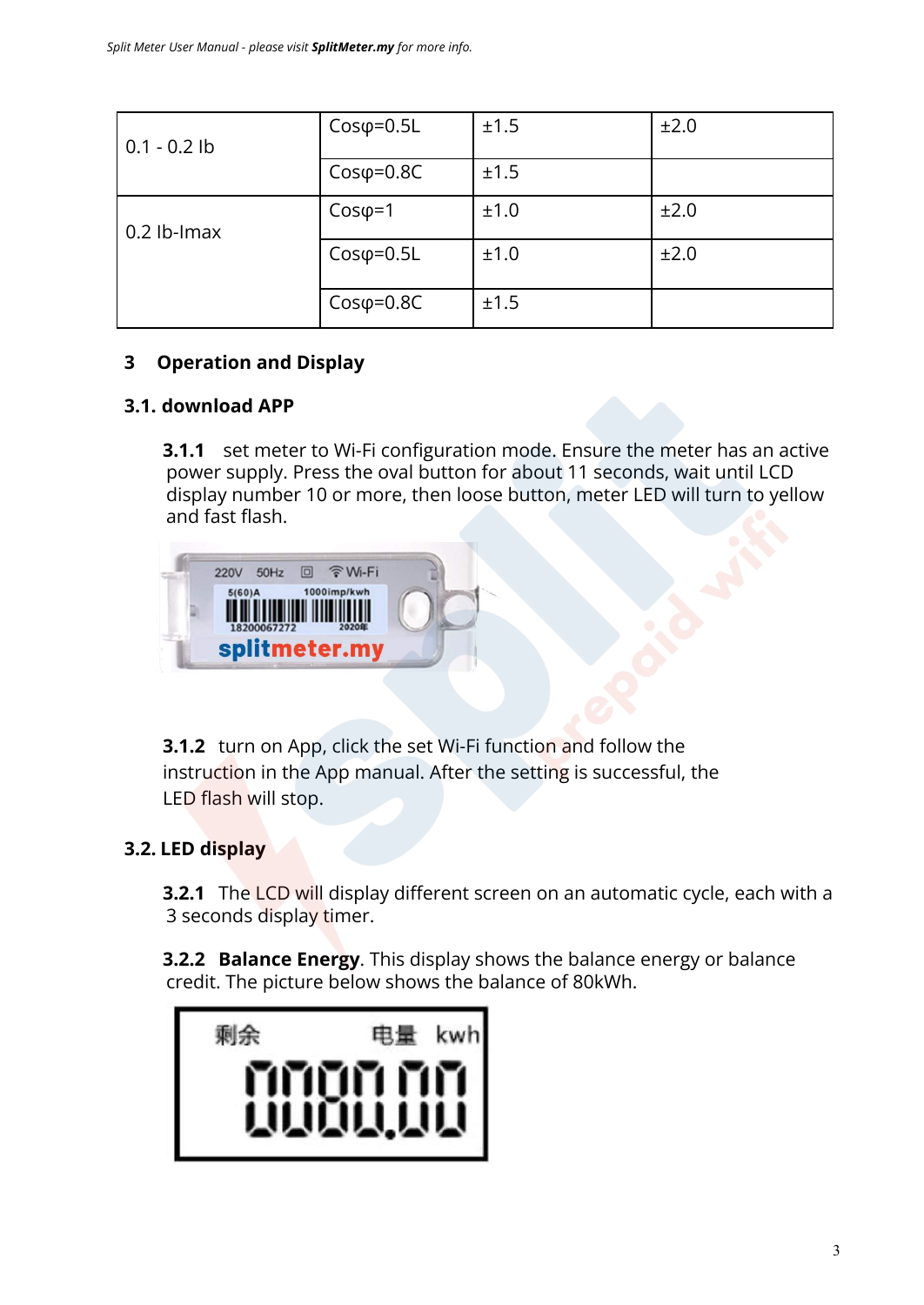**3.2.3 Total Energy Usage.** This display shows total power consumption. The data here cannot be cleared. The picture below shows the total usage of 80kWh.



**3.2.4 Voltage.** This display shows the real-time voltage. For example below picture shows the real-time voltage is 220 Volt.



**3.2.5 Current.** This display shows the real-time current. For example below picture shows the real-time current is at 5 Ampere.



**3.2.6 Power.** This display shows the real-time power. For example below picture shows the real-time power is at 1.1 Watt.

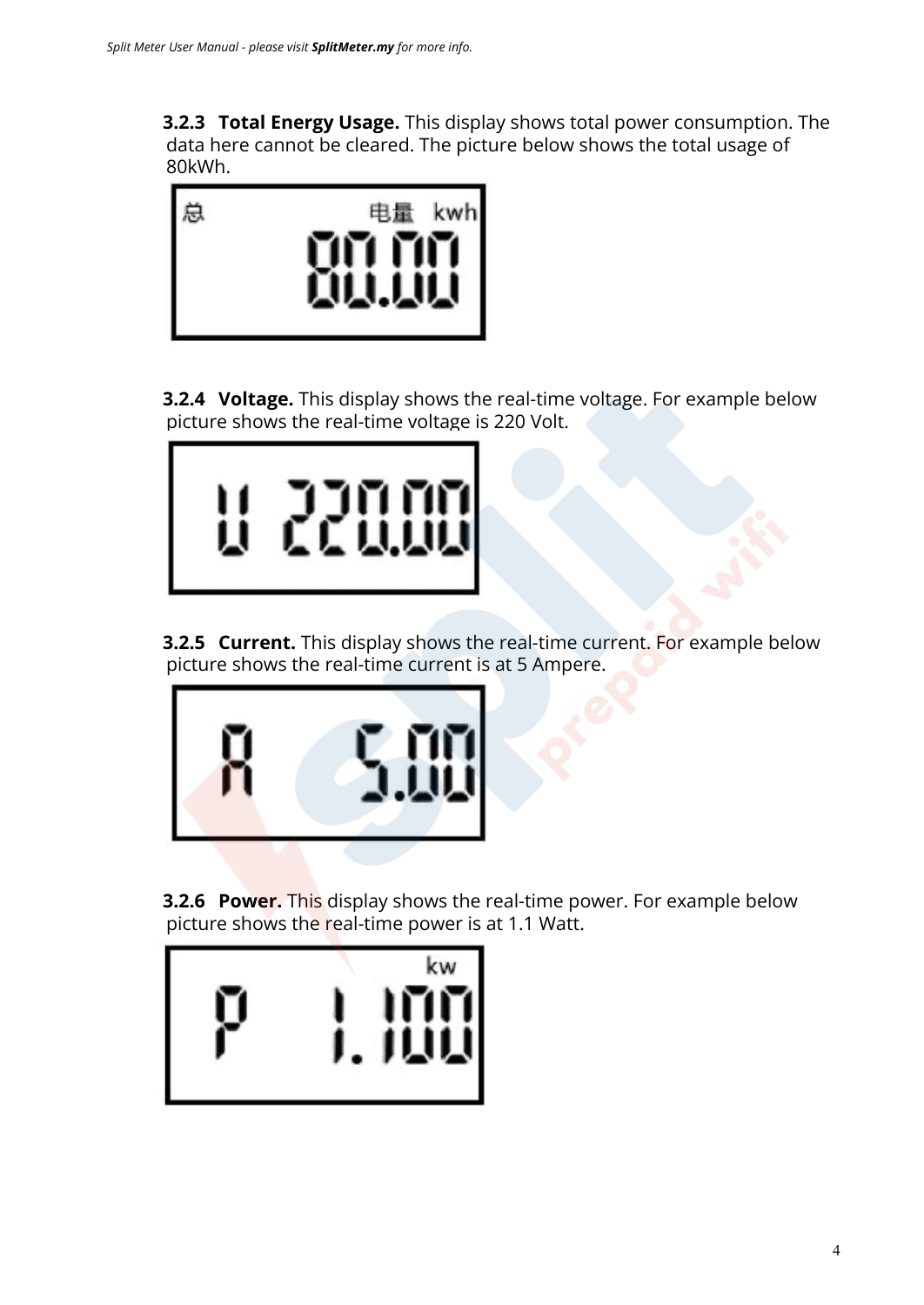**3.2.7 Power factor.** This display shows the real-time power factor, for example below picture shows the real-time factor is at 1.



**3.2.8 Power limit.** If the power is over the limit for more than 30seconds, the meter relay will trigger and the power will be automatically cut off.



**3.2.9 5 Signal strength.** Range of 0-99. A higher number means a better signal.

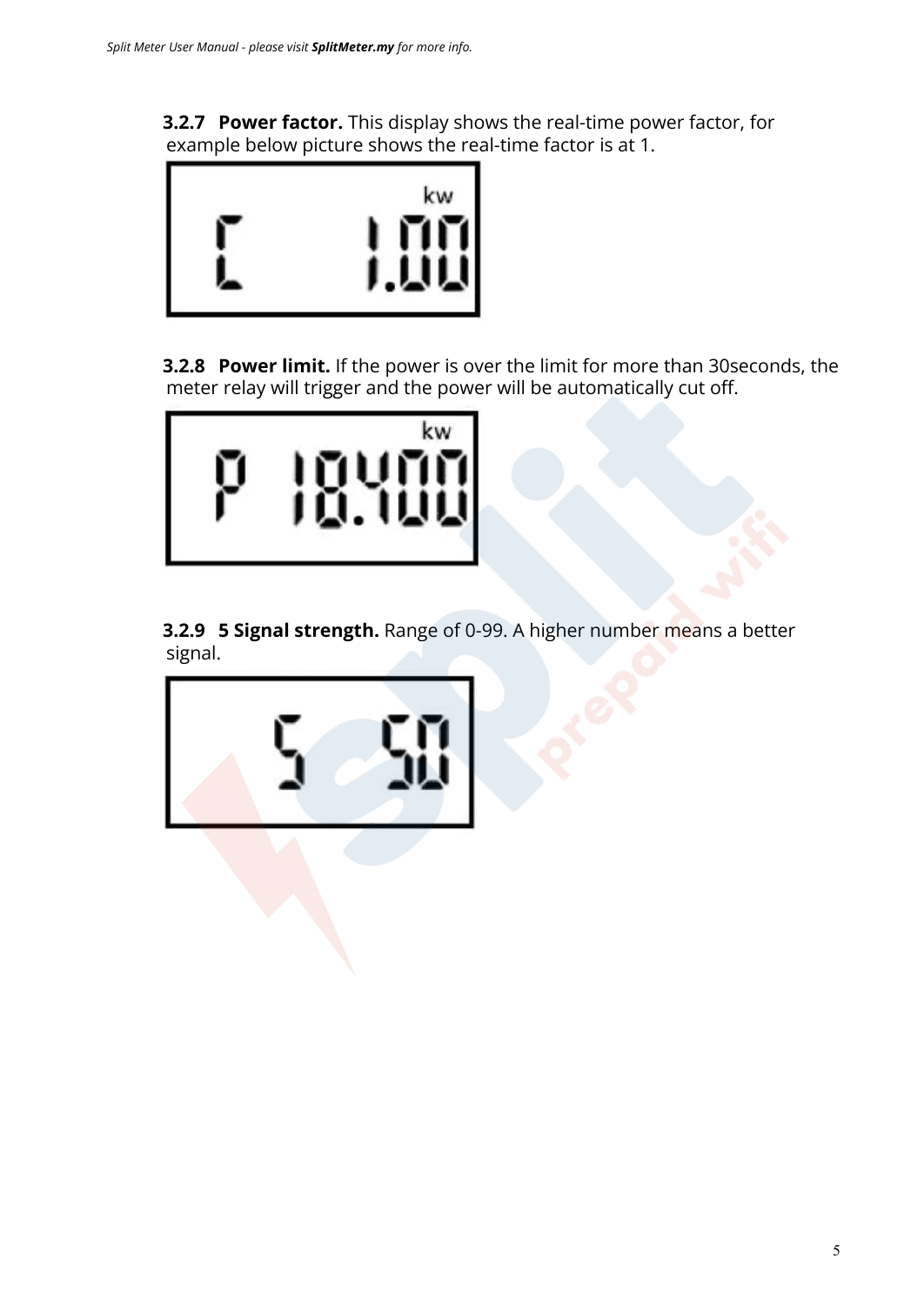#### **3.2.10Meter network connection and registration status.**

This display shows two numbers,

The number on the left is to indicate network connection:

**0** means no communication yet,

**2** means has access to the mobile application server.

**1** means the meter has connected with the Wi-Fi router but the router has no active internet connection.

The number on the right is to indicate registration status: **0** means the meter is yet to register and is new **2** means the meter has been registered into the system.

Normally the meter will show 22 like the picture below.



**3.2.11 Unique meter ID.** Start with 18, and contains 11 digits. This number can be found in the display as well as the bar code section. LCD can only display the last 8 digit number.



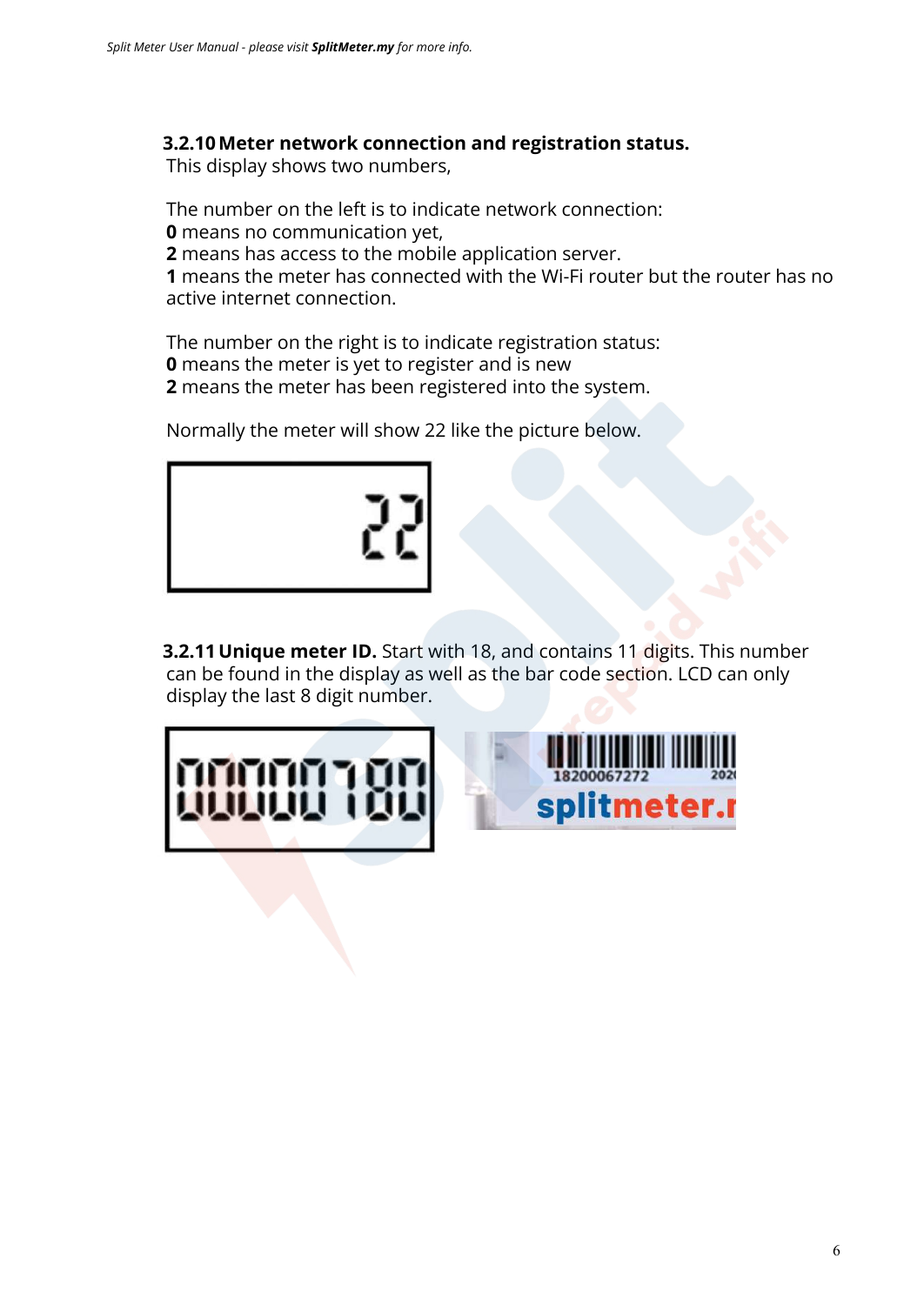# **Connection Diagram**



**Meter dimension**

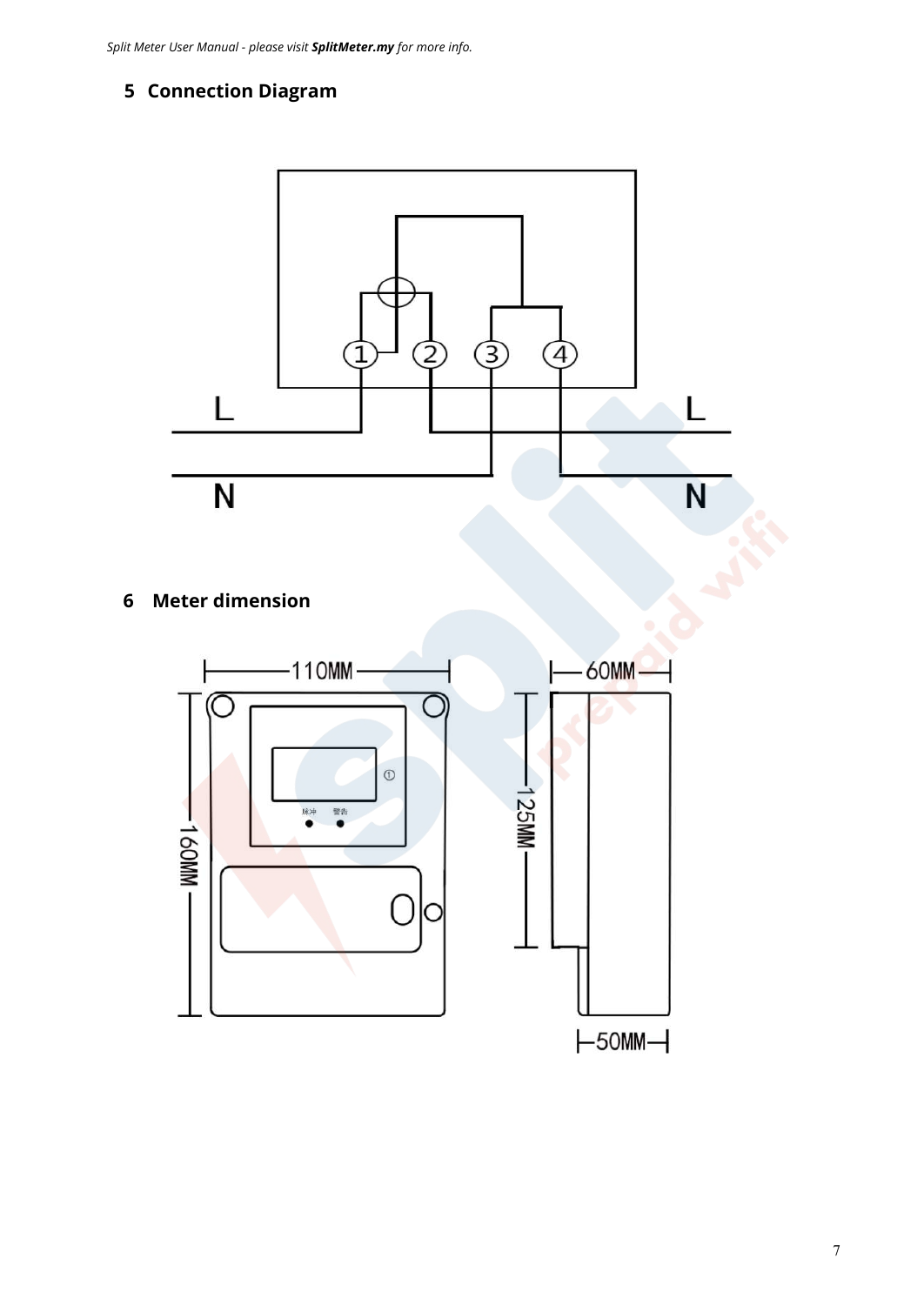# **7 Installation**

**7.1** Electrical energy meter installation requires an experienced electrician or professional personnel. Please contact us if you have trouble understanding the meter or need additional guidance. Please also ensure that the electrician has read all user's guides prior to installation.

If there are damages or dents on the meter, please contact the manufacturer or reseller. A damaged meter might cause harm.

The electric energy meter should follow the wiring diagram and be connected with preferably copper wiring.

#### **7.2** Installation Instruction

Installation can be done near the distribution box, or anywhere preferred. All installation should be done after the distribution box for maximum safety and protection. Please see the picture below for sample installations.

Meter can be mounted using regular length screw i.e. hanging a picture. Installation is recommended to be on a brick wall or fire-proof material.